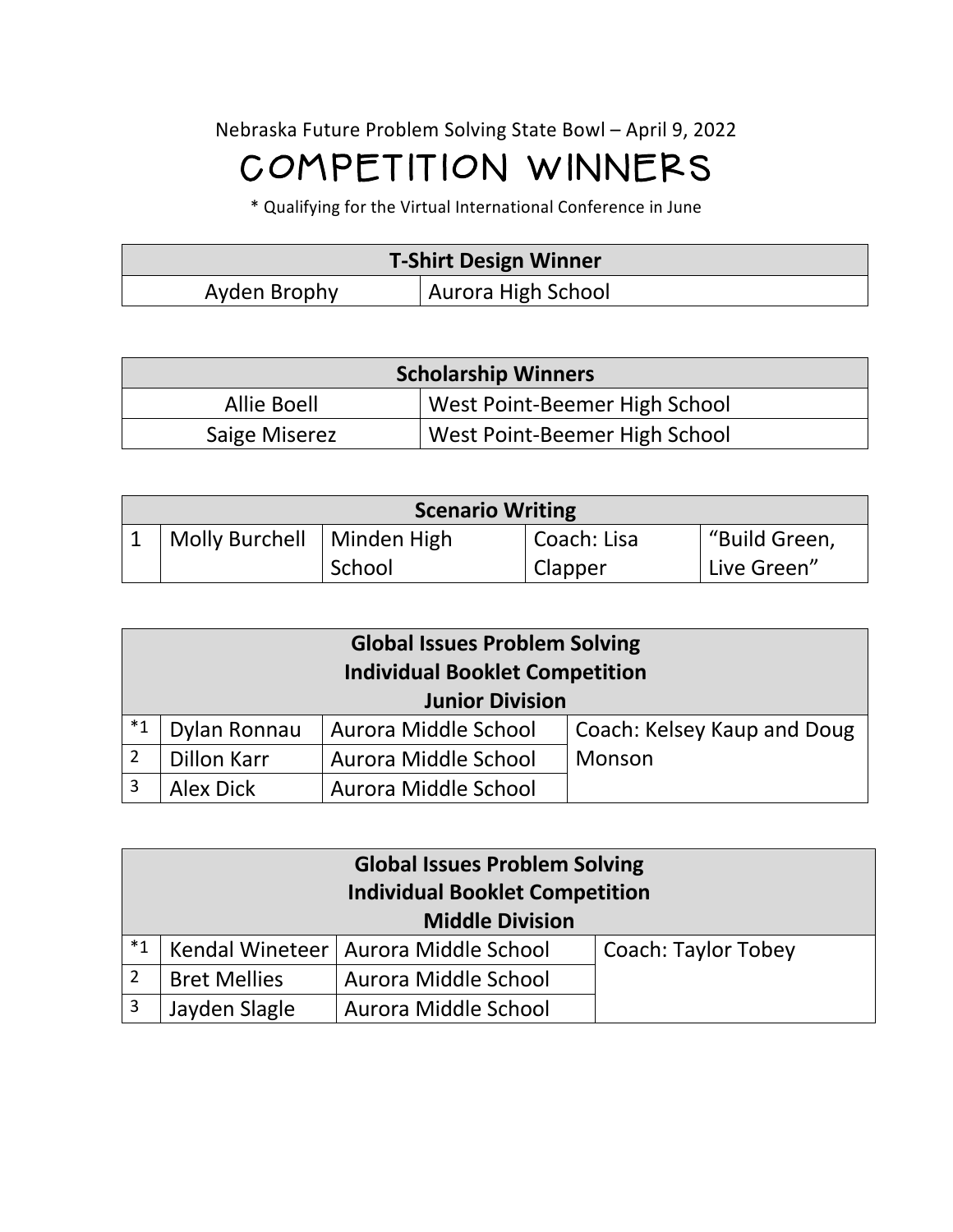| <b>Global Issues Problem Solving</b><br><b>Individual Booklet Competition</b> |             |                        |                                |
|-------------------------------------------------------------------------------|-------------|------------------------|--------------------------------|
|                                                                               |             | <b>Senior Division</b> |                                |
| $*_{1}$                                                                       | Willa Sharp | Aurora High School     | <b>Coach: Gennevieve Weiss</b> |
| <b>Molly Burchell</b><br>2<br>Minden High School                              |             |                        | Coach: Lisa Clapper            |
| Graham<br>3<br>Aurora High School                                             |             |                        | <b>Coach: Gennevieve Weiss</b> |
|                                                                               | Christenson |                        |                                |

|                | <b>Global Issues Problem Solving</b>                           |                        |                               |  |  |  |  |
|----------------|----------------------------------------------------------------|------------------------|-------------------------------|--|--|--|--|
|                | <b>Skit Competition</b>                                        |                        |                               |  |  |  |  |
|                | <b>Junior Division</b>                                         |                        |                               |  |  |  |  |
| $\overline{1}$ | <b>The Mighty Kosher Pickles</b>                               | Kelsey Kaup and        | <b>Aurora Middle School:</b>  |  |  |  |  |
|                |                                                                | Doug Monson            |                               |  |  |  |  |
|                | Joslyn Daugherty, Dillon Karr, Shawn Morris, Grayson Oswald    |                        |                               |  |  |  |  |
| 2 <sup>1</sup> | <b>Full Senders</b>                                            | Melissa Cody           | <b>North Bend Central</b>     |  |  |  |  |
|                | Carter Booze, Natalie Mimick, Bret Peters, Alex Wright         |                        |                               |  |  |  |  |
| $\overline{3}$ | Ye Olde Colde Hott Souce                                       | Kelsey Kaup            | <b>Aurora Middle School</b>   |  |  |  |  |
|                | <b>Packets</b>                                                 |                        |                               |  |  |  |  |
|                | Alex Dick, William Evans, Wyatt Heiss, Aiden Roush             |                        |                               |  |  |  |  |
| $\overline{4}$ | Unnamed                                                        | Kelsey Kaup and        | <b>Aurora Middle School</b>   |  |  |  |  |
|                |                                                                | Doug Monson            |                               |  |  |  |  |
|                | Annette Linehan, Dylan Ronnau, Jaxon Slagle, Lilian Ramaekers  |                        |                               |  |  |  |  |
| 5 <sup>1</sup> | <b>HMS Golden Tigers</b>                                       | <b>Hilary Caldwell</b> | <b>Hastings Middle School</b> |  |  |  |  |
|                | Ella Tinsman, Wesely Bryant, Vivienne Turner, Lyla Russell     |                        |                               |  |  |  |  |
| 6              | <b>Fun Dips</b>                                                |                        | <b>CL Jones Middle School</b> |  |  |  |  |
|                | Jolie Buechler, Brielle Boudreau. Xander Linner, Madalyn Morey |                        |                               |  |  |  |  |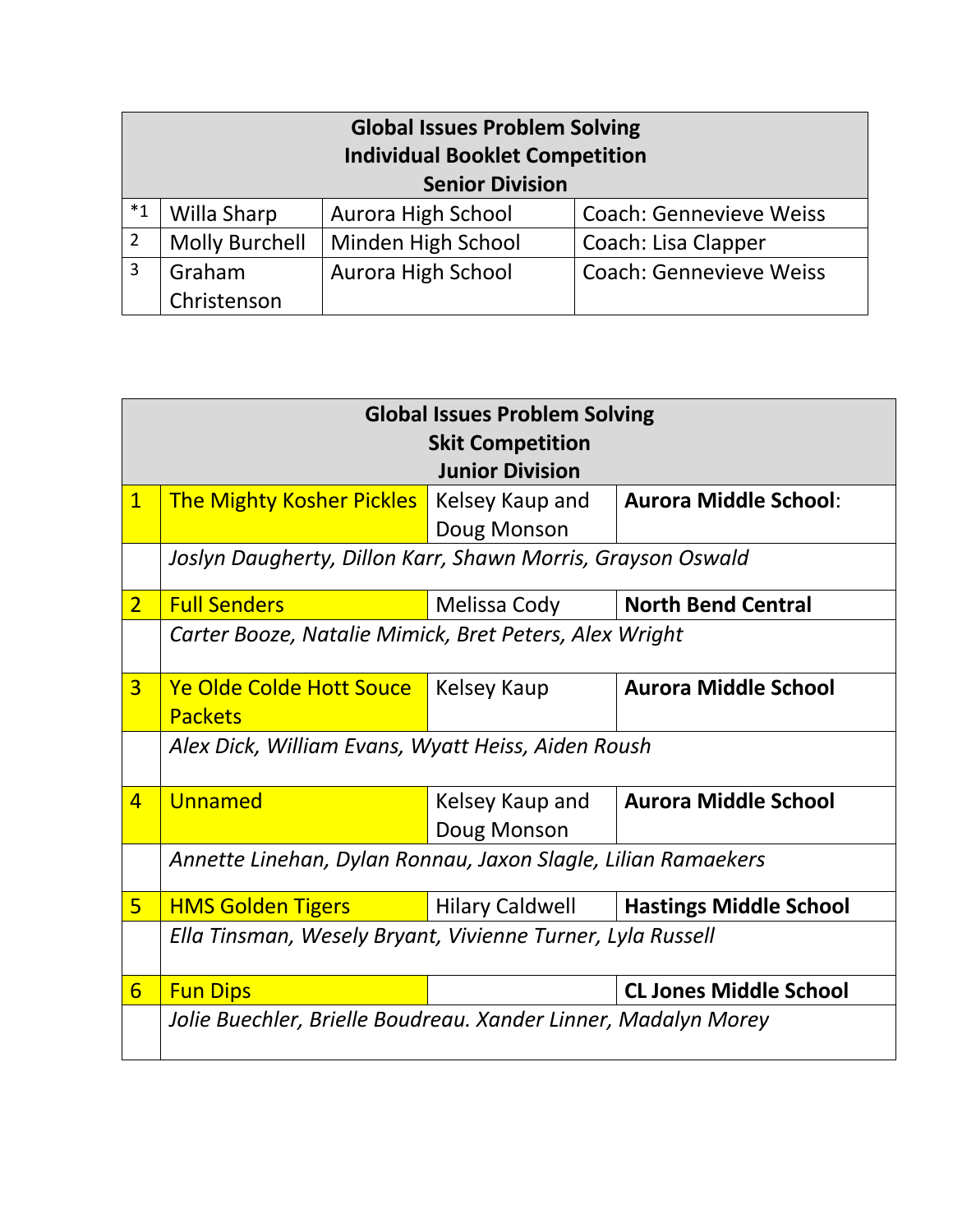|                | <b>Global Issues Problem Solving</b><br><b>Skit Booklet Competition</b><br><b>Middle Division</b> |                                                         |              |  |                               |
|----------------|---------------------------------------------------------------------------------------------------|---------------------------------------------------------|--------------|--|-------------------------------|
| $\mathbf{1}$   | <b>Fire Breathing Rubber Duckies   Gen Weiss</b>                                                  |                                                         |              |  | <b>Aurora High School</b>     |
|                | Morgan Calkins, Jake Cattau, Piper Oswald, Parker Smith                                           |                                                         |              |  |                               |
| 2 <sup>1</sup> | <b>Aurora 3</b>                                                                                   |                                                         | Taylor Tobey |  | <b>Aurora Middle School</b>   |
|                | Ashlyn Kottwitz, Paityn Wyatt, Tainee Merrihew, Jordyn Slagle                                     |                                                         |              |  |                               |
| 3 <sup>1</sup> | <b>Basketball Tigers</b>                                                                          | <b>Hilary Caldwell</b><br><b>Hastings Middle School</b> |              |  |                               |
|                | Sophia Reynolds, Manon Buderus, Zara Osgood, Faith Kucera                                         |                                                         |              |  |                               |
| $\overline{4}$ | <b>Blue Australian Iguanas</b>   Hilary Caldwell                                                  | <b>Hastings Middle School</b>                           |              |  |                               |
|                | Samuel Tunks, Trevin Rutt, Anthony Kuehn, Dilsia Colindres Fonseca                                |                                                         |              |  |                               |
| 5 <sup>1</sup> | <b>Minden 8 Black</b>                                                                             |                                                         | Lisa Clapper |  | <b>CL Jones Middle School</b> |
|                | Ellie Hunt, Isabelle Martin, Bella Reed, Brody Sexton                                             |                                                         |              |  |                               |
| 6              | <b>Franklin MS Team Red</b>                                                                       | <b>Franklin</b><br><b>Note Advised Haussermann</b>      |              |  |                               |
|                | Robert Largent, Eldon Haack, Steel Marks, Ryan Bartels                                            |                                                         |              |  |                               |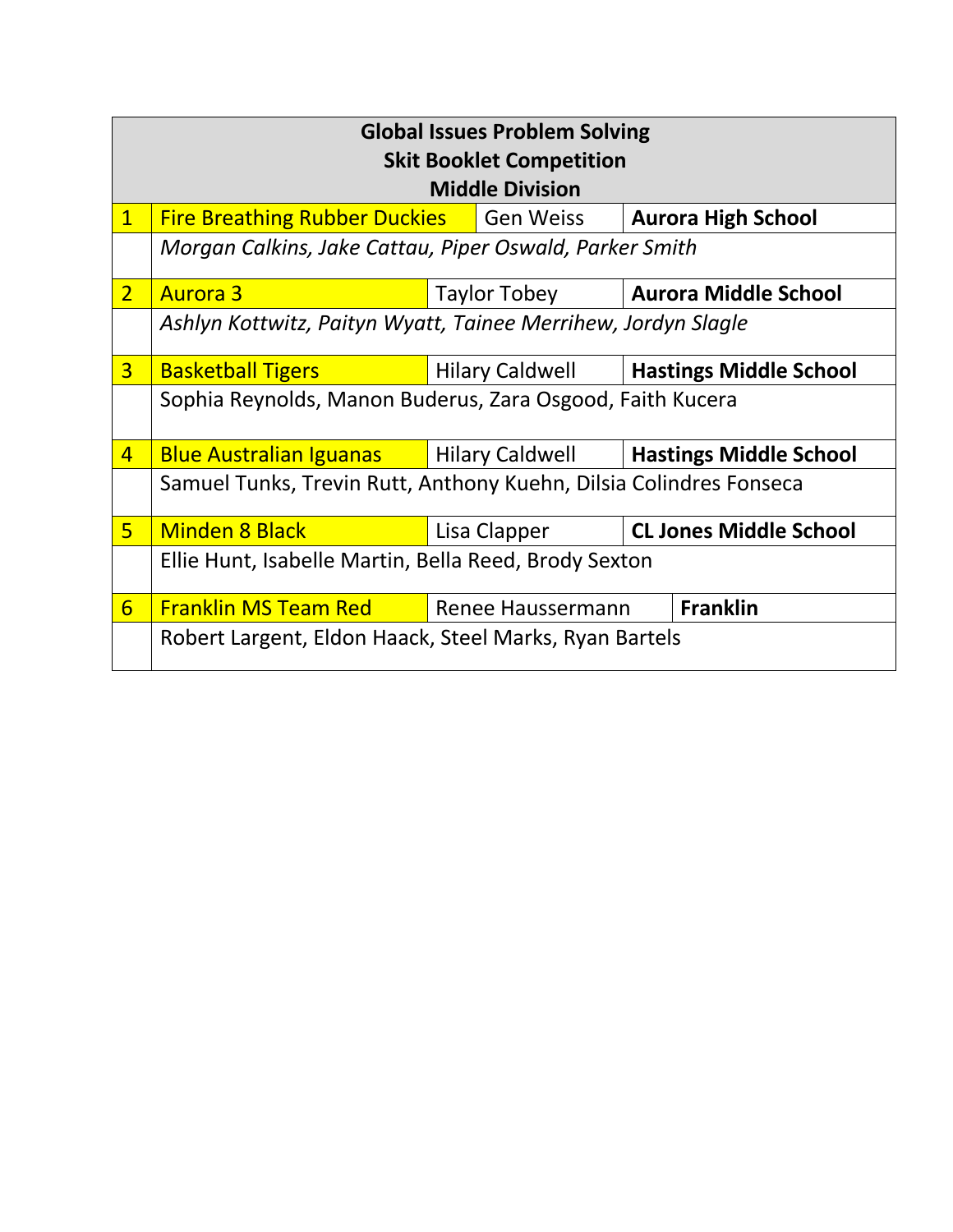|                | <b>Global Issues Problem Solving</b>                               |                                               |                           |  |  |  |
|----------------|--------------------------------------------------------------------|-----------------------------------------------|---------------------------|--|--|--|
|                | <b>Skit Booklet Competition</b><br><b>Senior Division</b>          |                                               |                           |  |  |  |
| $\mathbf{1}$   | Drive, Power, Hungry, Devour   Gen Weiss                           |                                               | <b>Aurora High School</b> |  |  |  |
|                | Graham Christenson, Kaiden Winteer, Ethan Ramaekers, Kylie Svoboda |                                               |                           |  |  |  |
| 2 <sup>1</sup> | <b>Ferocious Plums of the 7<sup>th</sup> Order</b>                 | <b>Gen Weiss</b>                              | <b>Aurora High School</b> |  |  |  |
|                | Ayden Brophy, Elena Kuehner, Alex Peters, Preston Ramaekers        |                                               |                           |  |  |  |
| $\overline{3}$ | <b>Kate's Slaves</b>                                               | Melissa Cody                                  | <b>North Bend Central</b> |  |  |  |
|                | Travis Byrd, Kate Peters, Sam Post, Nolan Williams                 |                                               |                           |  |  |  |
| $\overline{4}$ | Wheeeeeela                                                         | <b>Gen Weiss</b><br><b>Aurora High School</b> |                           |  |  |  |
|                | Daniel Helzer, Jessica Mikkelsen, Max Penner, Willa Sharp          |                                               |                           |  |  |  |
| 5 <sup>1</sup> | <b>Platteview</b>                                                  | Jeremy Mahoney                                | <b>Platteview High</b>    |  |  |  |
|                | Josephine Hartley, Ella Ferguson, Ella Falk, Timothy Stork         |                                               |                           |  |  |  |
| 6              | <b>Bunger Brothers</b>                                             | Melissa Cody                                  | <b>North Bend Central</b> |  |  |  |
|                | Tristan Anderson, Andrew Hall, Brady Jedlicka, Sarah Voss          |                                               |                           |  |  |  |

| <b>Global Issues Problem Solving</b><br><b>Alternate Booklet Competition</b> |  |  |  |
|------------------------------------------------------------------------------|--|--|--|
| <b>Junior Division</b>                                                       |  |  |  |
| Norah Olsen (Aurora), Shaydyn Rasby (Sutherland), Lexlynn Leffler (Aurora),  |  |  |  |
| Freddy Schmidt (Watson, Hastings)                                            |  |  |  |

| <b>Global Issues Problem Solving</b><br><b>Alternate Booklet Competition</b> |
|------------------------------------------------------------------------------|
| <b>Middle Division</b>                                                       |
| Kawinthida Haase (Platteview), Kepler Spurgin (Paxton)                       |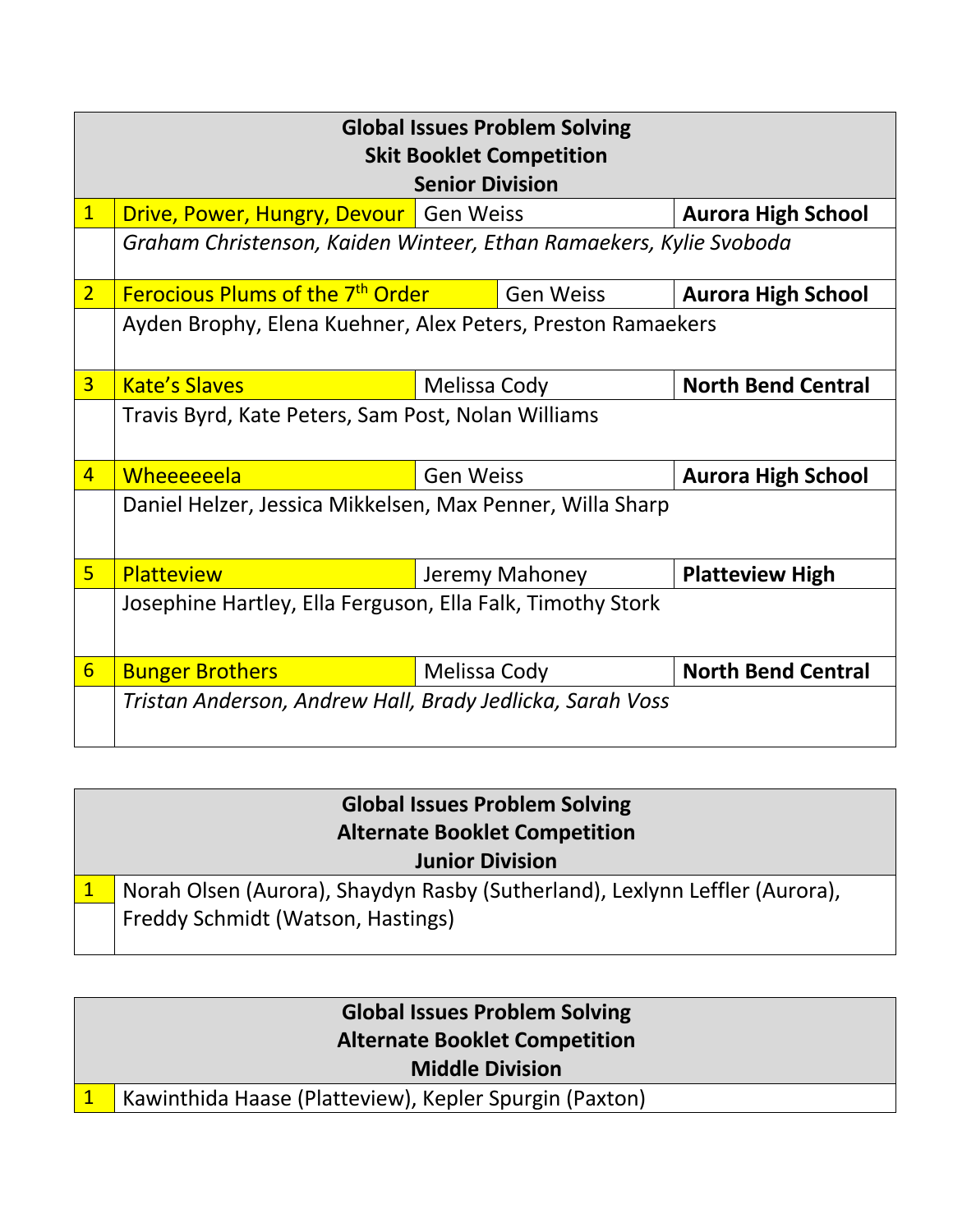## **Global Issues Problem Solving Alternate Booklet Competition Senior Division**

## 1 Diana Cervantes (West Point-Beemer)

|                 | <b>Global Issues Problem Solving</b>                            |                             |                           |  |  |  |
|-----------------|-----------------------------------------------------------------|-----------------------------|---------------------------|--|--|--|
|                 | <b>Team Booklet Competition</b>                                 |                             |                           |  |  |  |
|                 |                                                                 | <b>Junior Division</b>      |                           |  |  |  |
| $*_{1}$         | <b>The Mighty Kosher Pickles</b>                                | <b>Kelsey Kaup and Doug</b> | <b>Aurora Middle</b>      |  |  |  |
|                 |                                                                 | Monson                      | <b>School</b>             |  |  |  |
|                 | Joslyn Daugherty, Dillon Karr, Shawn Morris, Grayson Oswald     |                             |                           |  |  |  |
|                 |                                                                 |                             |                           |  |  |  |
| $*2$            | Unnamed                                                         | Kelsey Kaup and Doug        | <b>Aurora Middle</b>      |  |  |  |
|                 |                                                                 | Monson                      | <b>School</b>             |  |  |  |
|                 | Annette Linehan, Dylan Ronnau, Jaxon Slagle, Lilian Ramaekers   |                             |                           |  |  |  |
|                 |                                                                 |                             |                           |  |  |  |
| $\overline{3}$  | <b>Ye Olde Colde Hot Souce</b>                                  | Kelsey Kaup and Doug        | <b>Aurora Middle</b>      |  |  |  |
|                 | <b>Packets</b>                                                  | Monson                      | <b>School</b>             |  |  |  |
|                 | Alex Dick, William Evans, Wyatt Heiss, Aiden Roush              |                             |                           |  |  |  |
|                 |                                                                 |                             |                           |  |  |  |
| $\overline{4}$  | <b>Five Star Freddies</b>                                       | <b>Heather Marguardt</b>    | <b>Sutherland</b>         |  |  |  |
|                 | Kiegan Kershner, Vivienne Johnsen, Bryer Brown, Macradee Lantis |                             |                           |  |  |  |
|                 |                                                                 |                             |                           |  |  |  |
| 5               | <b>HMS Golden Tigers</b>                                        | <b>Hilary Caldwell</b>      | <b>Hastings Middle</b>    |  |  |  |
|                 |                                                                 |                             | <b>School</b>             |  |  |  |
|                 |                                                                 |                             |                           |  |  |  |
|                 | Ella Tinsman, Wesely Bryant, Vivienne Turner, Lyla Russell      |                             |                           |  |  |  |
|                 |                                                                 |                             |                           |  |  |  |
| $6\overline{6}$ | <b>Full Senders</b>                                             | <b>Melissa Cody</b>         | <b>North Bend Central</b> |  |  |  |
|                 | Carter Booze, Natalie Mimick, Bret Peters, Alex Wright          |                             |                           |  |  |  |
|                 |                                                                 |                             |                           |  |  |  |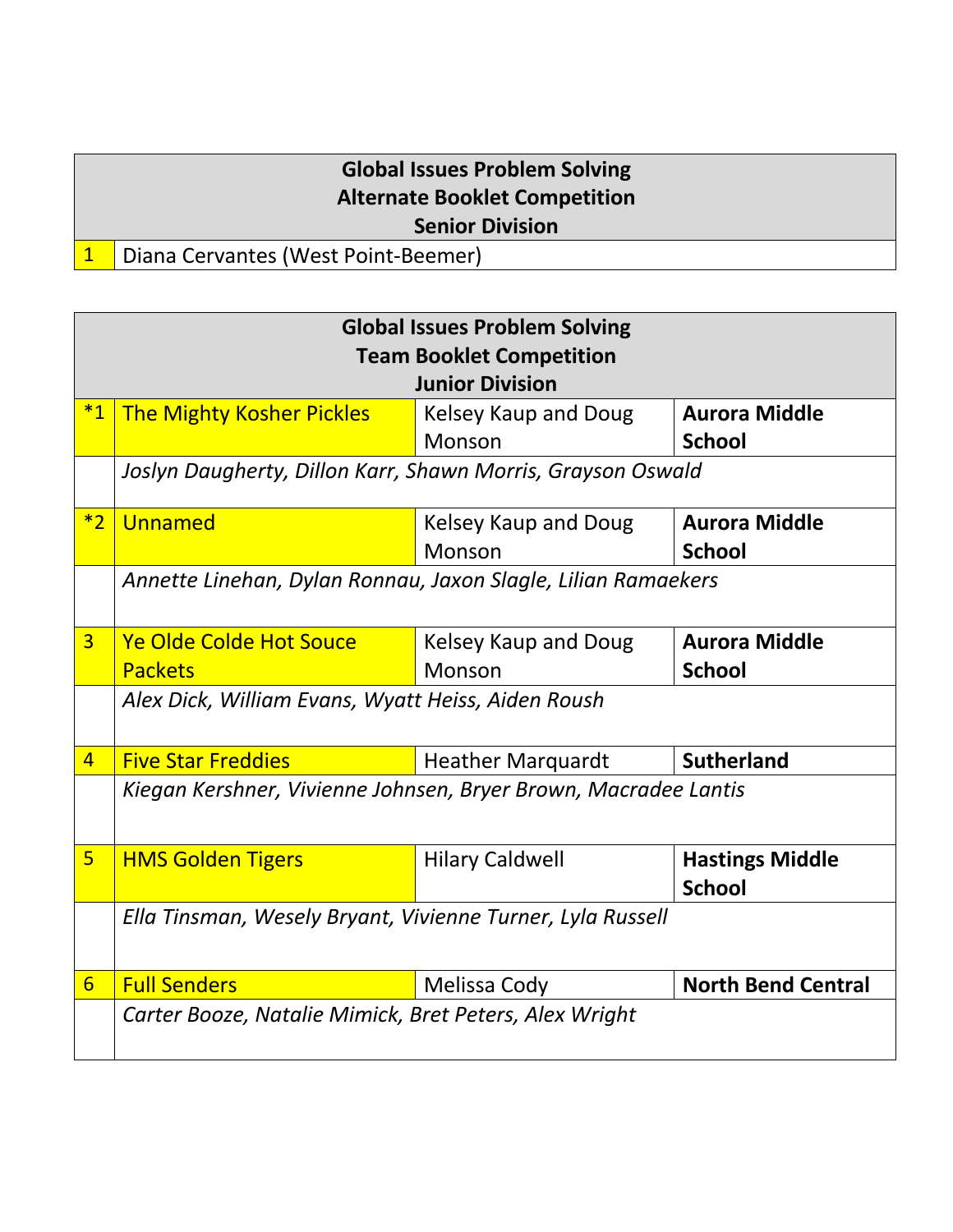| <b>Global Issues Problem Solving</b> |                                                                    |                        |                               |  |  |  |
|--------------------------------------|--------------------------------------------------------------------|------------------------|-------------------------------|--|--|--|
| <b>Team Booklet Competition</b>      |                                                                    |                        |                               |  |  |  |
| <b>Junior Division</b>               |                                                                    |                        |                               |  |  |  |
| $*1$                                 | <b>Aurora 4</b>                                                    | Taylor Tobey           | <b>Aurora Middle School</b>   |  |  |  |
|                                      | Bret mellies, Canon Allen, Jayden Slagle, Kayden Crosby            |                        |                               |  |  |  |
| $\overline{2}$                       | <b>Aurora 3</b>                                                    | Taylor Tobey           | <b>Aurora Middle School</b>   |  |  |  |
|                                      | Ashlyn Kottwitz, Paityn Wyatt, Tainee Merrihew, Jordyn Slagle      |                        |                               |  |  |  |
| $\overline{3}$                       | <b>Minden 8 Silver</b>                                             | Lisa Clapper           | <b>CL Jones Middle School</b> |  |  |  |
|                                      | Carson Jensen, KayLynn, Jorgensen, Rebecca Lempka, Lizzy Nielsen   |                        |                               |  |  |  |
| $\overline{4}$                       | <b>Fire Breathing Rubber</b><br><b>Duckies</b>                     | <b>Gen Weiss</b>       | <b>Aurora High School</b>     |  |  |  |
|                                      | Morgan Calkins, Jake Cattau, Piper Oswald, Parker Smith            |                        |                               |  |  |  |
| 5 <sup>1</sup>                       | <b>Basketball Tigers</b>                                           | <b>Hilary Caldwell</b> | <b>Hastings Middle School</b> |  |  |  |
|                                      | Sophia Reynolds, Manon Buderus, Zara Osgood, Faith Kucera          |                        |                               |  |  |  |
| 6                                    | <b>Blue Austrlian Iguanas</b>                                      | <b>Hilary Caldwell</b> | <b>Hastings Middle School</b> |  |  |  |
|                                      | Samuel Tunks, Trevin Rutt, Anthony Kuehn, Dilsia Colindrew Fonseca |                        |                               |  |  |  |

| <b>Global Issues Problem Solving</b> |                                                            |                  |                               |  |  |  |
|--------------------------------------|------------------------------------------------------------|------------------|-------------------------------|--|--|--|
| <b>Booklet Booklet Competition</b>   |                                                            |                  |                               |  |  |  |
| <b>Senior Division</b>               |                                                            |                  |                               |  |  |  |
| $*_{1}$                              | <b>Wheeeeeeela</b>                                         | <b>Gen Weiss</b> | <b>Aurora High School</b>     |  |  |  |
|                                      | Daniel Helzer, Jessica Mikkelsen, Max Penner, Willa Sharp  |                  |                               |  |  |  |
| $\overline{2}$                       | <b>Platteview</b>                                          | Jeremy Mahoney   | <b>Platteview High School</b> |  |  |  |
|                                      | Josephine Hartley, Ella Ferguson, Ella Falk, Timothy Stork |                  |                               |  |  |  |
| $\overline{3}$                       | Ferocious Plums of the 7 <sup>th</sup>                     | <b>Gen Weiss</b> | <b>Aurora High School</b>     |  |  |  |

L